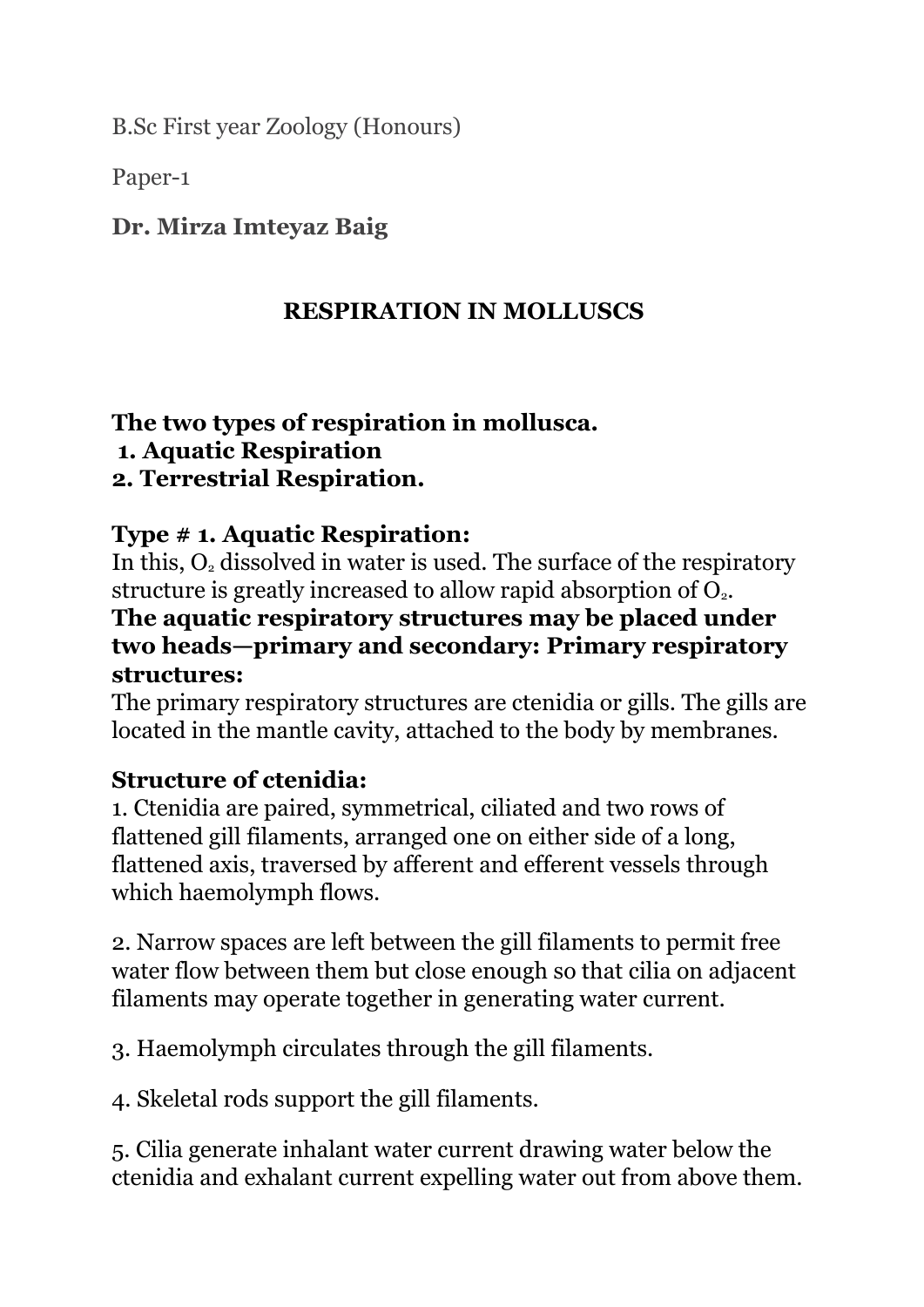# **Types of ctenidia:**

# **Based on topography, the ctenidia in molluscs are placed in following categories:**

#### **1. Holobranchiate:**

The ctenidia extend all over the body. The number varies from 14- 80 pairs. Example: Polyplacophora.

## **2. Merobranchiate:**

The ctenidia are restricted to a particular area of the body.

## **Depending on the arrangement of leaflets the gills have been subdivided into four types:**

#### **A. Plicate:**

Simple, flat, transversely folded, projecting integumentary laminae constitute the gill. In Neomania a tuft of filaments arise from the cloacal wall.

#### **B. Monopectinate:**

Flattened gill filaments are arranged in a single row. Examples: Pila, Triton, etc.

## **C. Bipectinate:**

Flattened gill filaments are arranged in two rows.

## **They are of two types:**

#### **a. Unequal:**

Both rows of filaments are present, the right one being smaller in size. Example: Fissurella.

## **b. Equal:**

Both the rows of filaments are of same size.

## **This type is present in Bivalvia, but they are variously modified:**

i. The leaflets are short and flat.

Example: Nucula.

ii. The leaflets are filamentous and long.

They may be free (Area) or joined by ciliary connectives (Mylilus).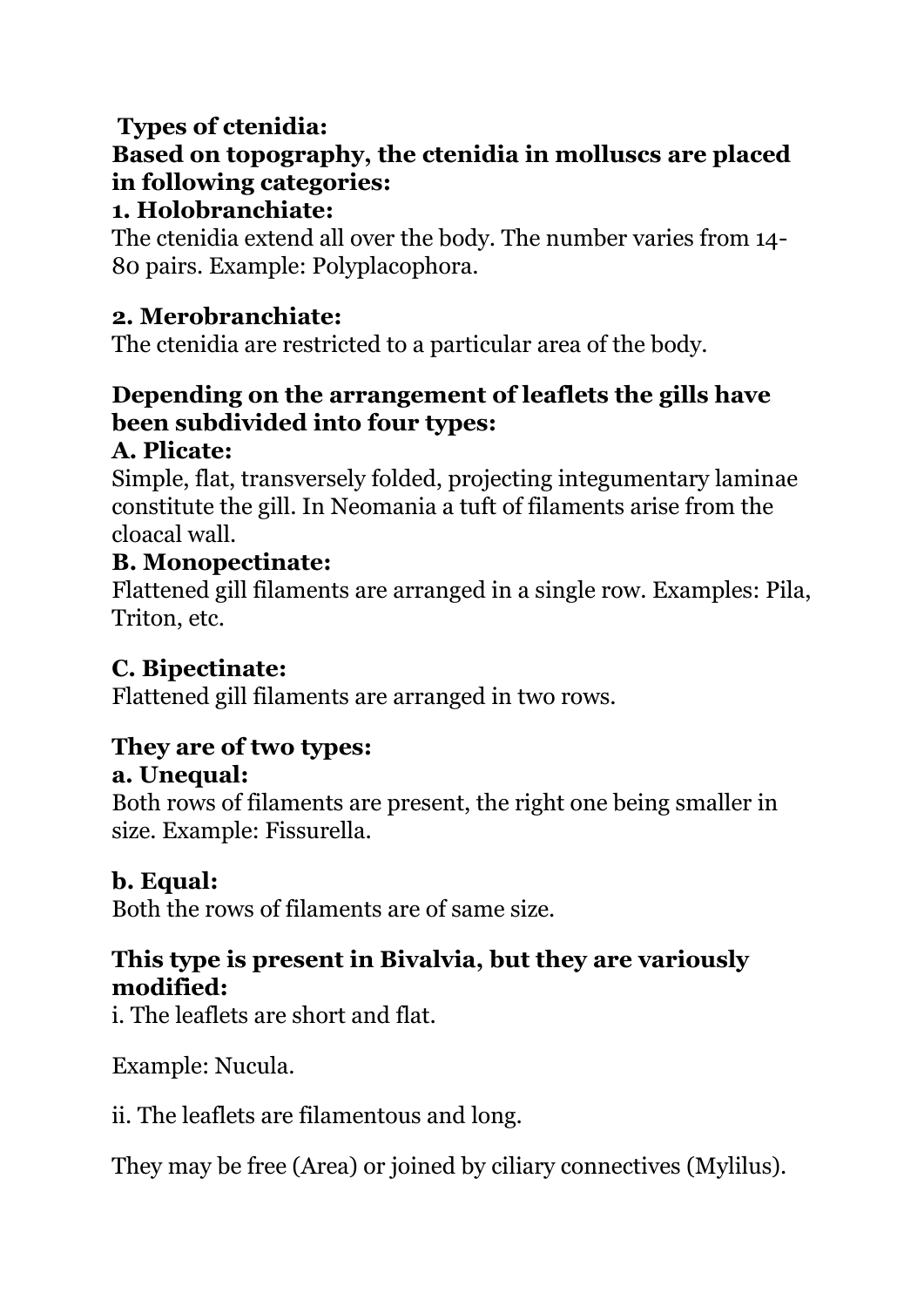iii. The ciliary junctions are replaced by membrane.

Example: unio.

iv. The gill is degenerated and represented as transverse partitions.

Example: Porontya.

## **D. Feathered:**

Assumes the shape of a feather. Examples:

Cephalopods.

#### **Ctenidia in different groups of molluscs**: **1. Monoplacophora:**

The pallial groove contains five to six pairs of unipectinate gills.

Example: Neopalina.

## **2. Polyplacophora:**

## **Bipectinate ctenidia located in the mantle groove:**

(a) Number of ctenidia varies from 14 (Lepidopleura) to 80 (Acanthopleura).

(b) Gill rows may be holobranchiate with two exceptions bearing merobranchial type. Examples: Chiton.

## **3. Aplachophora**:

The gills are reduced to a paired, feather-shaped structure situated near the cloacal cavity, one on each side. The gills are merobranchiate. Example: Chaetoderma.

# **4. Gastropoda:**

#### **The gills vary widely in number and position in this group: A. Prosobranchia:**

Ctenidia lie in front of the heart.

## **a. Diatocardia:**

The arrangement is most primitive. The gills are two, long, feathered, on each side and lie symmetrically to the middle line. Example: Fissurella.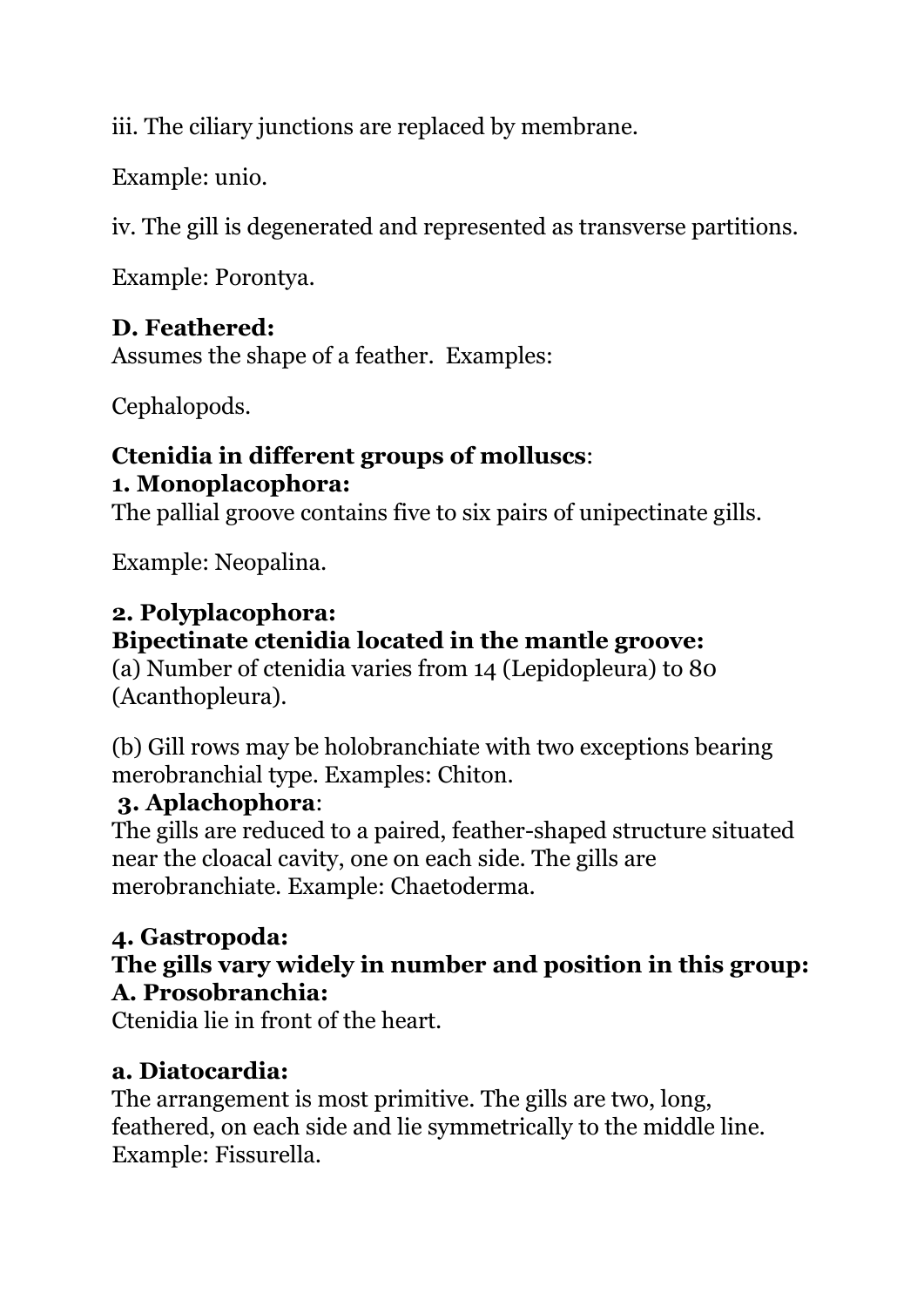# **b. Monotocardia:**

The arrangement of the gills is remarkably uniform. A single gill,

feathered on one side and united to the mantle along its whole length. Example: Triton.

# **B. Opisthobranches:**

The gills are partially enclosed in the mantle cavity (Tectibranchiata). The true ctenidium, when present, is little developed and located on the right side of the body.

Example: Aplysia.

# **5. Bivalvia:**

The gills are bipectinate, equal on either side, usually very large, having assumed food collecting function in most species in addition to gas exchange.

# **A. Protobranchiata:**

Gills are smallest and lie behind the foot at the back of the mantle cavity. In Nucula the gill filaments are triangular.

# **B. Filibranchiata:**

Each gill separately forms a 'W' in section-.with long, narrow limbs. The gill axis lies at the middle angle of the W. Example, Mytilus.

# **C. Pseudolamellibranchiata:**

The reflected dorsal tips of the gill filaments have coalesced laterally with the mantle and mesially with the base of the foot. The gill has a greater cohesion than that in the filibranchs. The gills are more complex, with the surface plicate or thrown into folds and grooves. Examples: Ostreidae, Pectinidae, Pleriacea.

# **D. Eulamellibranchiata:**

The adjacent filaments of gills are united by vascular cross connections, leaving narrow openings, the Ostia between them. The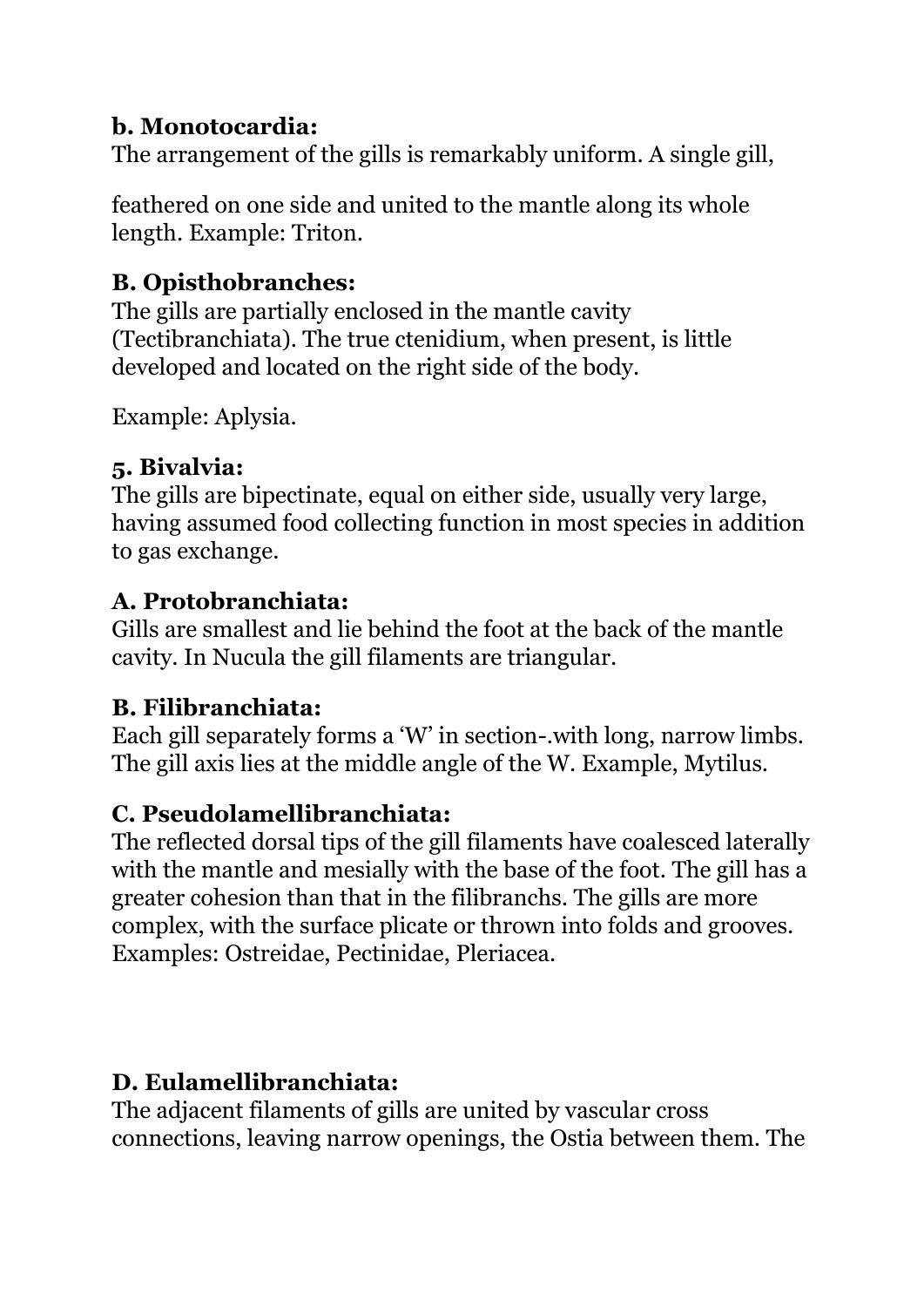two lamellae of each demi-branch are attached back to back in the same way. Examples: Cardiacea, Myacea.

# **E. Septibranchiata:**

The ctenidia do not exist as such, being converted into a horizontal muscular septum running from the base of the foot to the mantle, and extending right back to the siphons. Example: Poromya.

# **6. Cephalopoda:**

The gills are large, paired, bipectinate and one suspended on either side of the rectum by their afferent edges, not by efferent, as in gastropods, and the water current is driven from afferent to efferent side.

A. The gill filaments are firm and fleshy, non-ciliated, and thrown into primary and secondary folds to increase respiratory surface. In

Nautilus, the gills are two pairs.

B. The haemolymph flows through each gill is assisted by a pulsatile accessory branchial heart, located at the base of the gill in the course of the afferent ctenidial vessel and placed in an annexe of the pericardium.

C. Pallial contractions drive water between the gill filaments at great pressure.

# **Evolution of ctenidia:**

The most primitive ctenidia are found in zeugobranchiate prosobranchs, which are simple outgrowths of the body. In bivalves;



with an increase in length of the ctenidium. In this group three kinds of new tissue connections evolved.

- 1. Interfilamentar junction between adjacent filaments.
- 2. Inter-lamellar junction between two lamellae.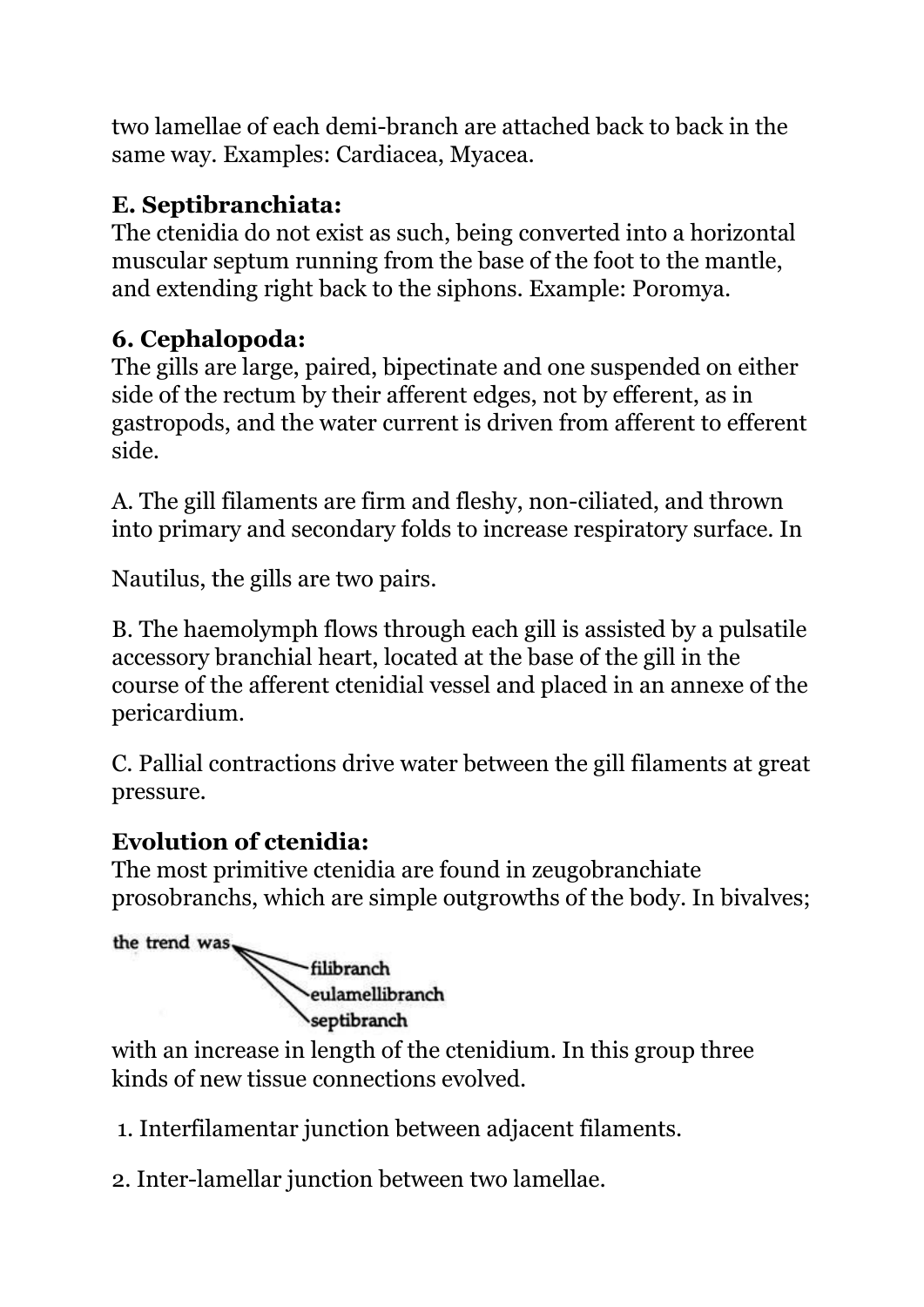3. Connections between the tips of the filaments and mantle or foot.

In bivalves, the branchial apparatus in addition to respiratory function acts as a food collecting organ. Large, non-food particles are trapped and strained out by the mucus secreted by hypobranchial gland. Osphradium tests water quality.

#### **Adaptive or secondary gills and integument: The gills develop from aberrant sites: 1. Anal gills:**

Delicate leaflets form a rosette around the anus. Example: Doris. In Chactoderma a pair of symmetrical lateral gills are present on each side of cloaca.

# **2. Cerata or dorsal appendages:**

In many opisthobranches the dorsum bears highly vascular appendages called cerata. They may be simple and club-shaped (Aeolis), dendritic (Dendronotus) or multi-lobed resembling a bunch of grapes (Dotochica).

# **3. Pleural gills:**

In Pleurophyllida lateral rows of branchial leaflets are situated beneath the mantle.

# **4. Pallial gills:**

In certain basommatophore pulmonate secondary external gills develop by the enlargement of the pallial lobe, just outside the pneumostome. They, however, lack cilia. Examples: Planorbidae, Ancylidae.

# **5. Integument:**

Specialised respiratory structures are lacking in some Scaphopoda.

Respiration is carried by the internal surface of the mantle, particularly the anteroventral side in Dentalium, Antalis. In nudibranchs (Gastropoda) the entire dorsum of the body acts as the site of gas exchange. Integumentary gas exchange occurs in parasitic Entoconcha, Conia, Limpontia sp. etc.

# **Type # 2. Terrestrial Respiration:**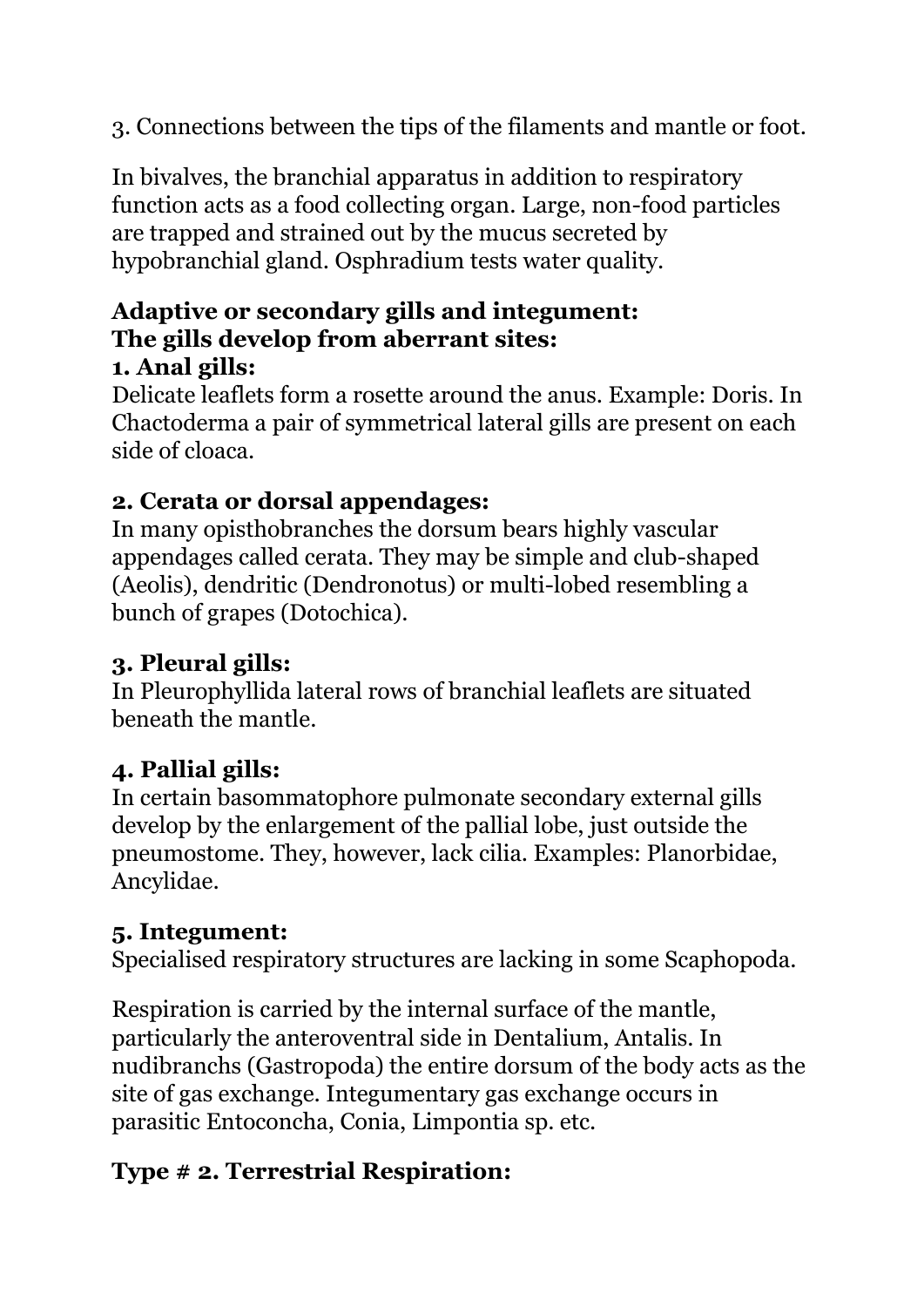Amphibious adaptation and adaptation to terrestrial life have introduced remarkable modification in the respiratory structures of molluscs.

## **The structures associated with terrestrial respiration are: 1. Nuchal lobe:**

The left nuchal lobe is better developed and forms a long respiratory siphon.

Example: Monotocardia.

## **2. Pulmonary sac:**

In some amphibious prosobranchs—Pila. , Ampullarius, Siphonaria, etc. the pallial cavity is incompletely partitioned by a fleshy fold, the epitaenia, into a right branchial chamber and a left pulmonary chamber. The highly vascularized roof of the pulmonary chamber forms a pulmonary sac, the aerial respiratory structure, with a small aperture opening in the pulmonary chambers.

Air enters the pulmonary chamber through an opening at the tip of the left siphon. Aerial respiration takes place during aestivation and when there occurs a depletion of  $O<sub>2</sub>$  concentration in water. The pulmonary epithelium comprises cuboidal or squamous cells bearing short microvilli and many mucous cells.

# **3. Lung:**

In pulmonate — both stylommatophores and basommatophores the — respiratory structure is a true lung of independent origin, not vascularized mantle, which occupies the major part of the roof of the pallial cavity.

In some it extends to the walls and floor. In slugs Athoracophoridae the lung is nonvascular and its wall gives off a number of delicate branched tubules, named tracheae (Hiscock, 1972), which function

as respiratory structures.

The pallial cavity opens to the exterior by a large, oval aperture, the pneumostome, the opening and closure of which are controlled by contraction and relaxation of muscles. Large pulmonary veins with extensive ramification drain oxygenated blood from lung to auricle.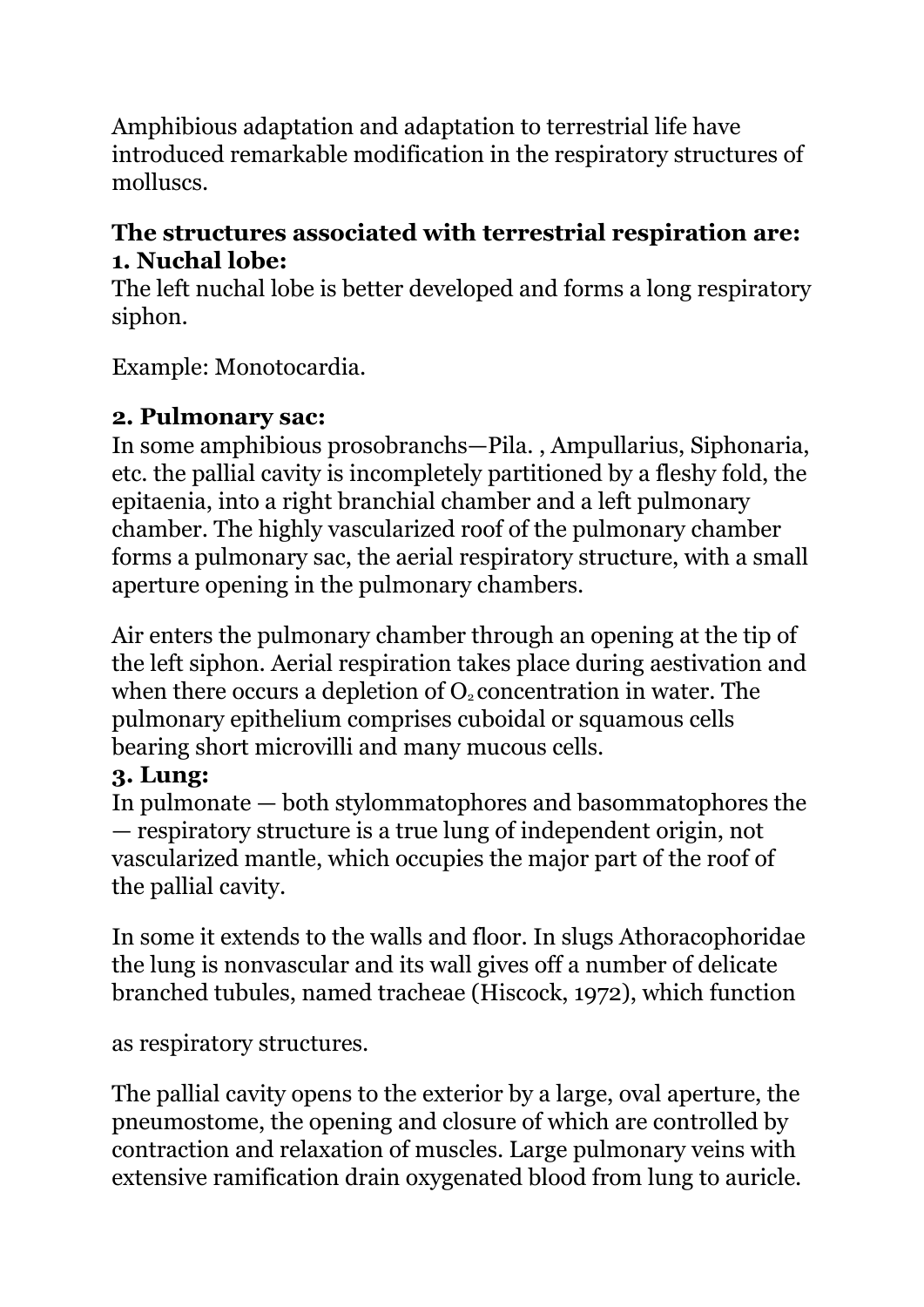# **Respiratory pigment:**

The respiratory pigment is an extra corpuscular haemocyanin. It is more concentrated in gastropods and cephalopods. In Area, and Solen the pigment is haemoglobin and present in some special corpuscles in the haemolymph.

## **Mechanism of Respiration and Oxygen uptake A. Aquatic respiration:**

Water is driven over the ctenidial surface by ciliary beating or by muscular pumping.

a. Cephalopoda have branchial hearts at the gill bases, the pulsation of which drives haemolymph through afferent vessels.

b. Lack of such additional pump and less efficient funnel contraction are compensated with the development of two pairs of ctenidia in Nautilus.

c. Oxygen utilisation from pallial water is high in gastropods and cephalopods. It is 56% in Haliotis, 79% in Triton and 63% in Octopus, as compared with 5-9% in sedentary lamellibranch's.

## **B. Terrestrial respiration:**

Contraction and relaxation of muscles in pulmonates cause in and outflow of air into and from the pallial cavity.

a. In a relaxed state of muscles the floor of the pallial cavity (diaphragm) arches upward.

b. During inspiration the pneumostome opens, muscular contraction flattens the floor causing fall of pressure in the pallial cavity and air rushes in. This is followed by closure of the pneumostome.

c. A slight delay in the opening of the pneumostome facilitates  $O<sub>2</sub>$  uptake by haemolymph.

d. Respiratory movements increase with lowering of the O<sup>2</sup> concentration and at higher temperature. Such movements have been reported from Arion, a slug with a large pneumostome (Runhon & Hunter, 1970).